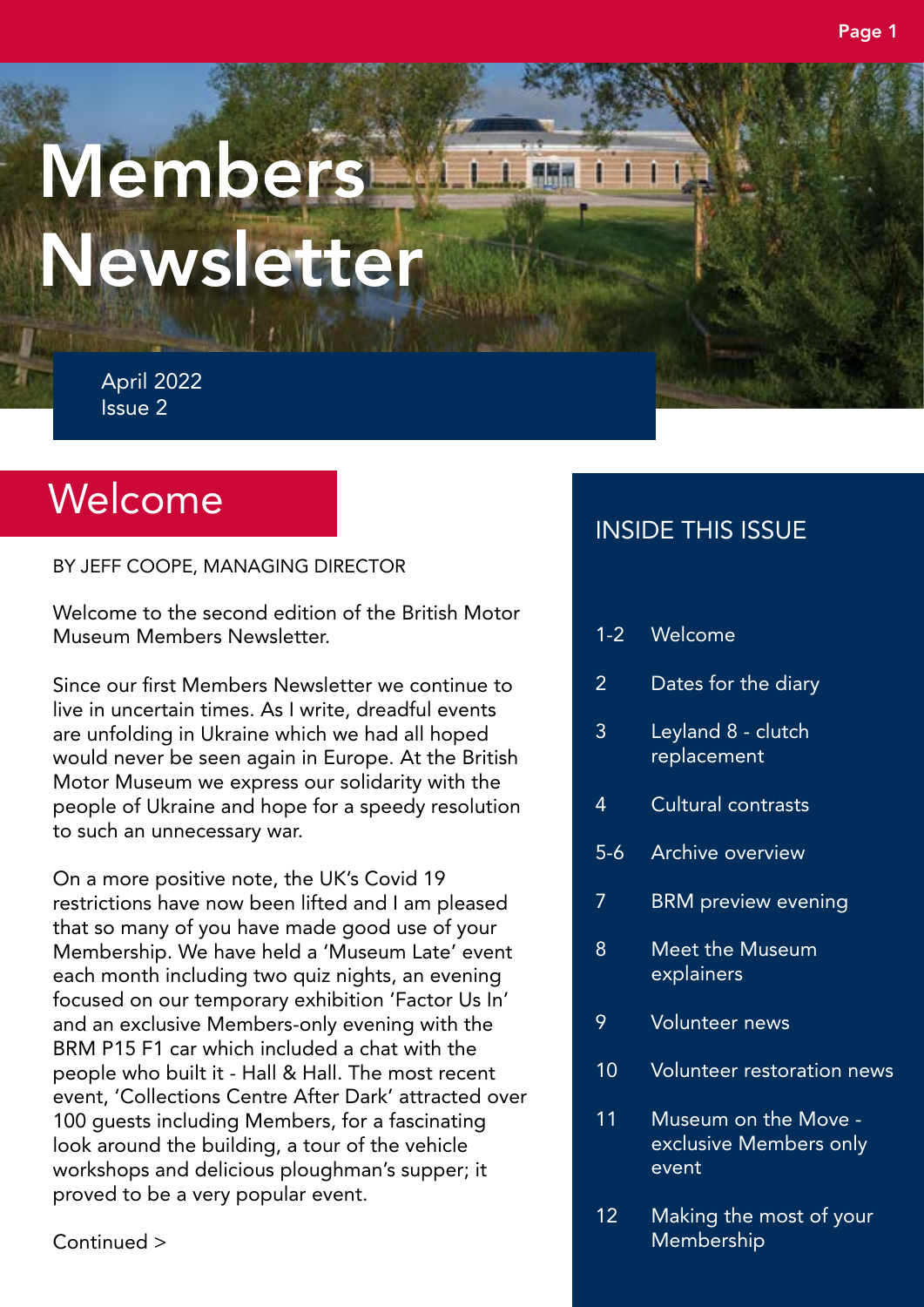

It has been great to open the Museum during the evenings and now the brighter weather is upon us, we will continue the evening format with the Gaydon Gatherings. These run throughout the summer on the second Tuesday of the month - but outside of course! We also have a full season of shows, events and activities for you to enjoy, our largest programme ever, so I do hope you can use your Membership and come to 'your place' this summer. You are guaranteed the warmest of welcomes when you do.

Best wishes

#### *Jeff*



#### DATES FOR YOUR DIARY

12 April Gaydon Gathering

29 April Museum on the Move Members only exclusive

7-8 May Gaydon Land Rover Show

10 May Gaydon Gathering

5 June National Metro & Mini Show

11-12 June Classic & Vintage Commercial Show

14 June Gaydon Gathering

Members and Premium Members benefit from FREE entry to ALL shows - but pre-booking is still required.

[Click here for a full list of](https://www.britishmotormuseum.co.uk/whats-on)  [WHAT'S ON](https://www.britishmotormuseum.co.uk/whats-on) and to book tickets.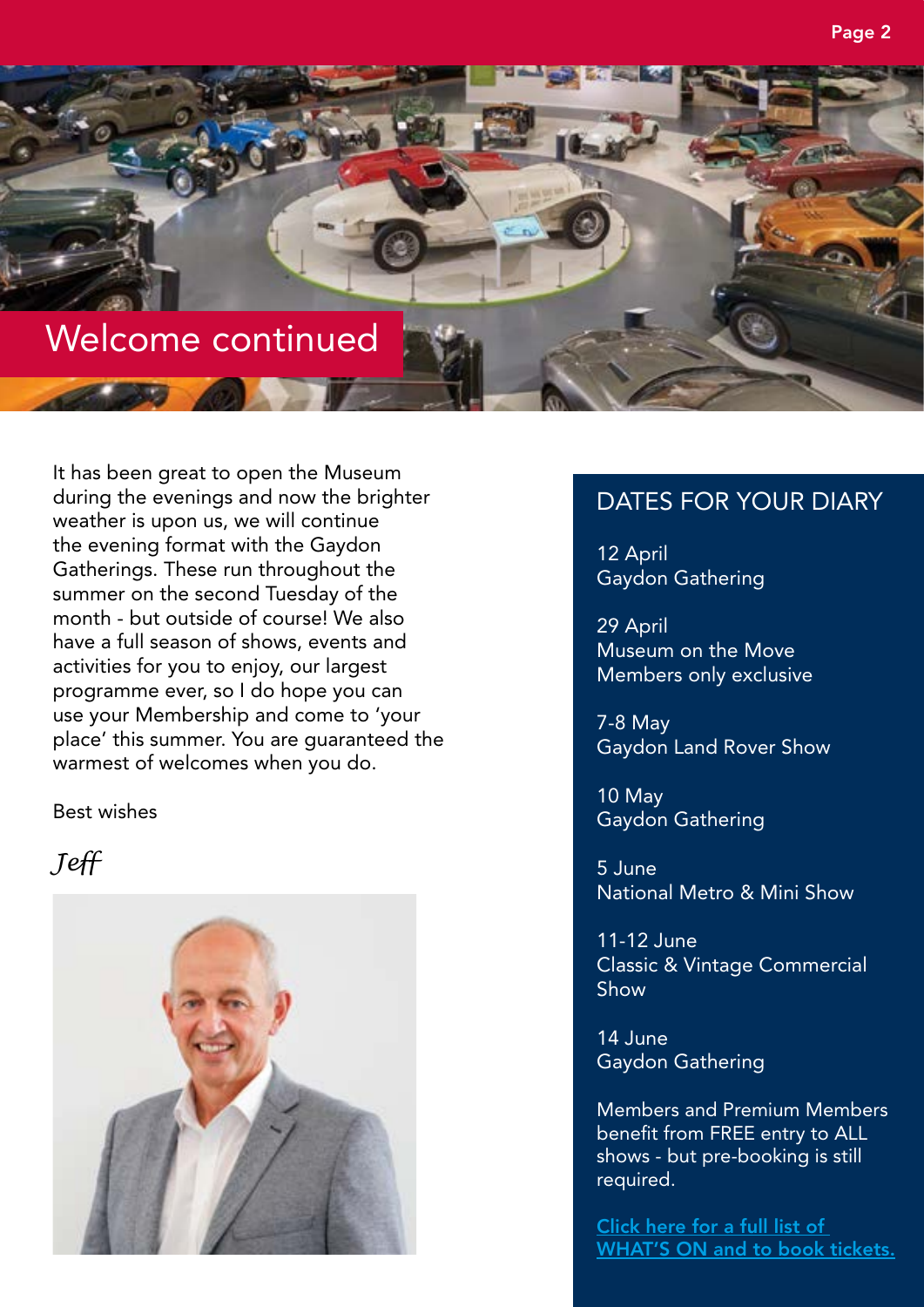

When your average modern car needs a new clutch, it's half a day at the local garage and a new clutch kit from the manufacturer. Not so easy with older cars! The Leyland 8 came into the workshop as it was time for a full inspection. On this particular car the starter motor drives through the gearbox and clutch to the engine, so signs of a slipping clutch show during the starting procedure as well as while driving. And the signs were there.

The most common way to change a clutch is to remove the gearbox. For the Leyland 8, however, it proved more straightforward to take out the 7 litre, 8 cylinder engine, rather than the gearbox and rear axle! To do this, much of the front end bodywork had to be removed, along with radiator and all engine ancillaries. No five minute job!

With the engine out of the car, the clutch was removed and inspected. We found the friction material to be worn but all other parts to be satisfactory. The clutch was relined to our specification by a specialist supplier. Consideration needed to be made of the type of friction material, as well as the thickness: too thin and it would wear out quickly, too thick and there would be clearance issues when operating. This would only become apparent on completion of the job and, as you can appreciate, any miscalculation would lead to the whole process having to be done again.

The engine is now back in the car and awaiting a test. That will have to wait, however, as while we had the engine out we took the opportunity to inspect the steering box and discovered that part of the steering gear needs to be re-manufactured. But that's a story for another day…



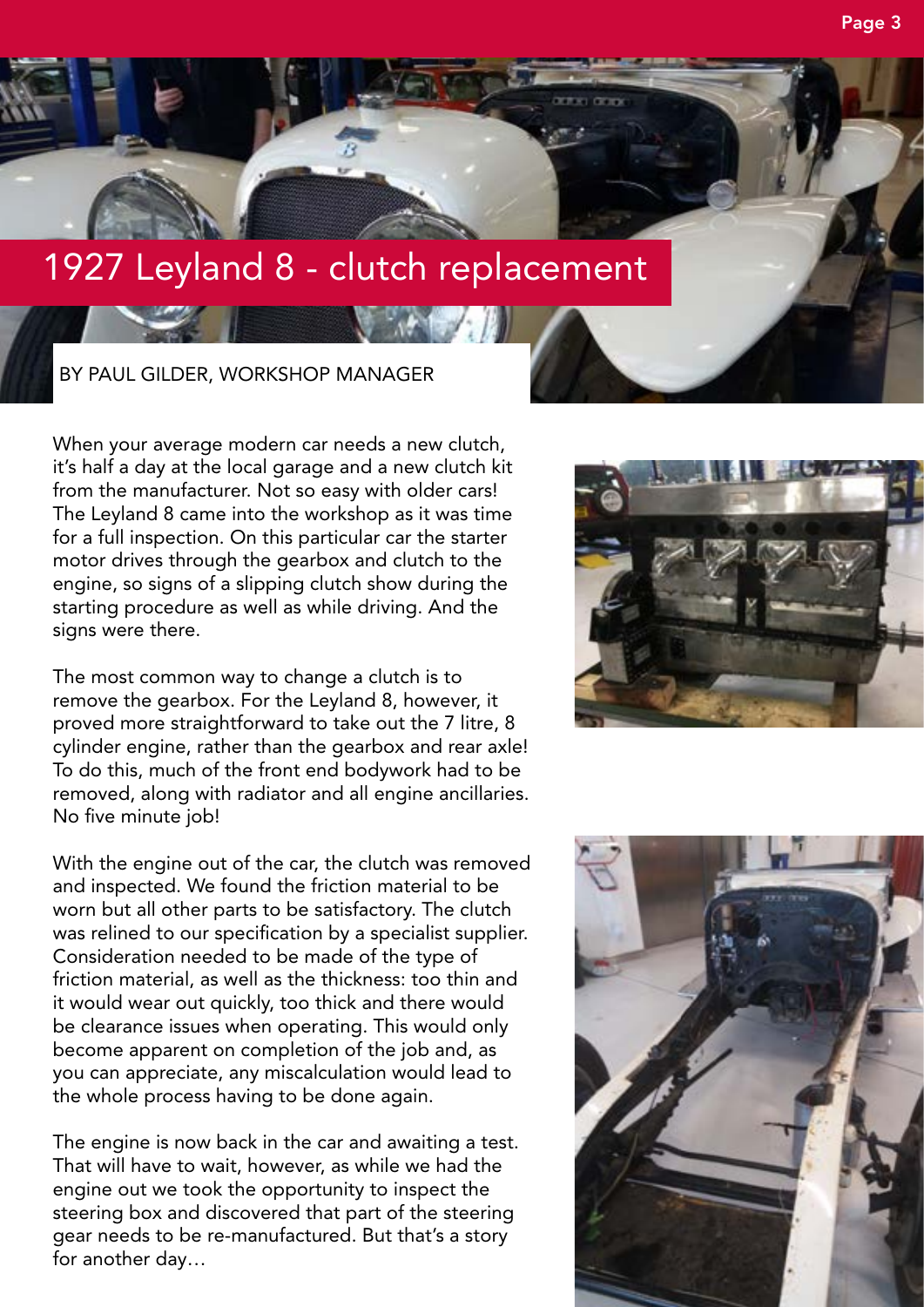### Cultural contrasts

**FARTTLES**<br>INGENERATION

BY STEPHEN LAING, HEAD OF COLLECTIONS

Those of you who are of a certain age must surely have posed by the Reliant Regal van from 'Only Fools and Horses' during a visit to the Museum. It's one of the handful of vans genuinely used in the TV series and is owned by TV memorabilia collector, Scott Harrington. More recently Scott gave us a call to say he was on the hunt for not one but two more pieces from the show. And now they're here!

The first is Del Boy's 1980 Ford Capri 2 litre Ghia, in startling green paint with tiger-print interior and a variety of tasteless accoutrements. No wonder Rodney nicknamed it the 'Pratmobile'. To complete the scene, the Capri's backdrop is the actual red garage door from the Trotters' lock-up. Much of Bristol doubled up for Peckham in the filming and the garages used on set in the series were recently replaced by the council so Scott added 'No. 22' to his collection. "Crème de la menthe" as Del Boy would say.

In complete contrast, one of the Museum's most important artworks has recently returned from a spell at the MK Gallery in Milton Keynes. "Bomber Construction" by Dame Laura Knight was one of 160 pieces that featured in the largest retrospective of her work in over half a century. Knight is particularly known for capturing the human form, for example at the ballet or in the circus, during an 80 year career. In the Second World War she was engaged as a war artist and Bomber Construction depicts the manufacture of Stirling bombers at Longbridge. The focus of the work is Trudie Freckleton, one of the many women that were employed in the war effort. She notably became the first woman supervisor at Austin.

At over three metres by two, it was amongst the largest paintings in the exhibition. Thanks to the team at Momart, it has been safely reinstalled at the Museum and can be found in the 'Making British Cars' exhibit under the mezzanine. Do check it out the next time you visit – it's a fascinating moment in time.

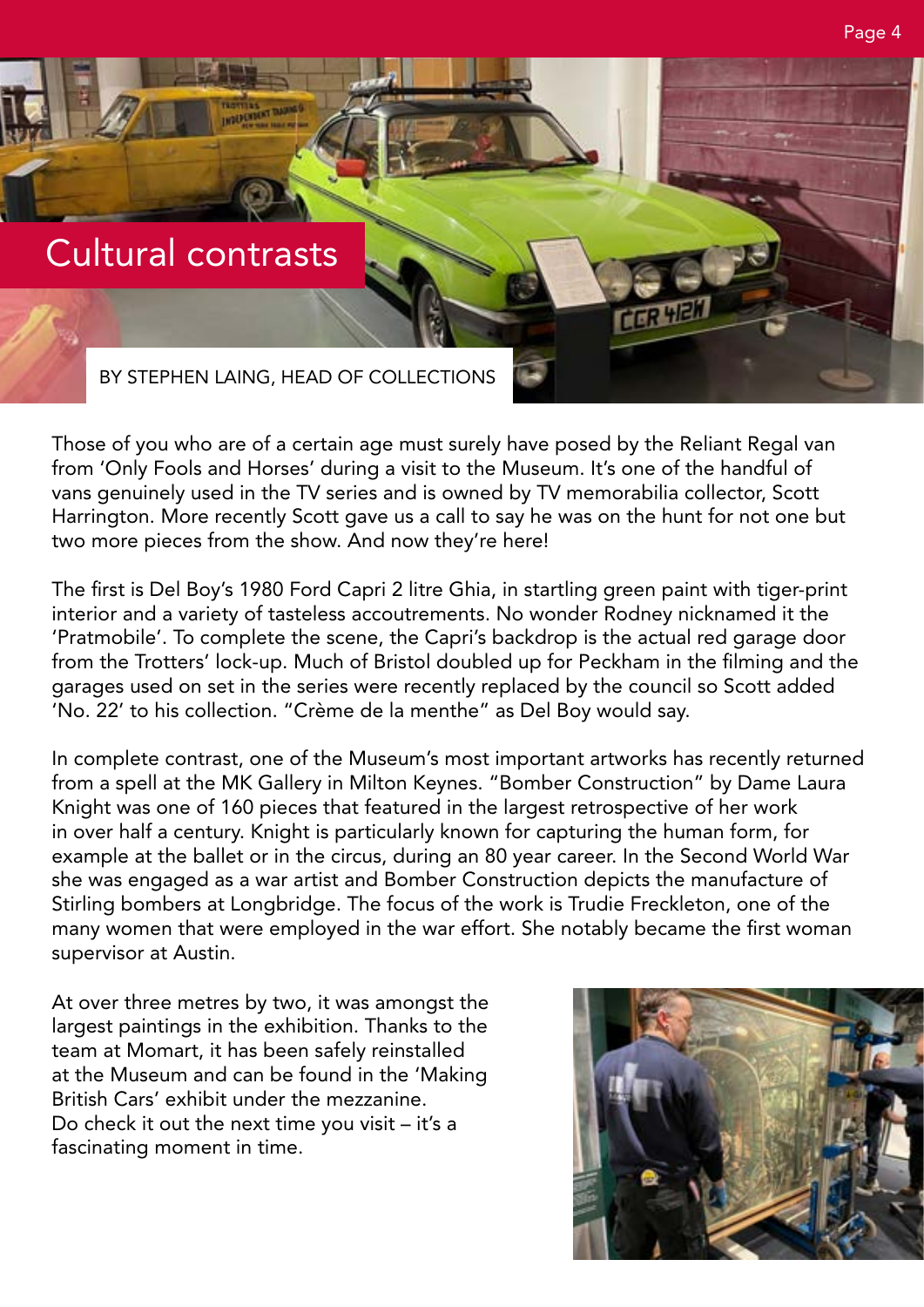## Archive overview

BY IMOGEN WATTS, SENIOR ARCHIVIST

Since joining the Archive team as Senior Archivist just before Christmas, I've been getting to know the archive collections and the amazing gems within. Did you know that the archive collections cover over 3,500 metres of shelving, with a further 850 metres of photographic and film collections? The collections range from production ledgers to paint colour samples, posters, and even factory canteen recipe cards, as well as over a million images.

Before joining the Archive team here, I was most recently working for Gloucestershire County Council in their Records Management team, and my previous experience also includes the Wordsworth Trust and the Shakespeare Birthplace Trust. Having worked from home for 18 months during the pandemic, being in the Museum is quite a change of pace – one that I'm very much enjoying!

One of my favourite ways of getting to know the archive collections is by putting together a selection of items for our display cabinet in the Museum, which we update with a new theme each month. The theme for March was Women in Industry, and we focussed on two main stories: the Lucas women's strike of 1934, which saw changes made to the "Bedaux" payment system; and the Austin and Lucas training programmes which included pamphlets aimed at girls

leaving school, to give them ideas about the different career options available.

I can also give you details of our upcoming display cabinet themes. For April, the theme is Mini, focussing on pop culture special editions. Then for May, we'll be sharing the story of the 1996 Land Rover Calvert Centenary Expedition in Australia. And in June, we'll commemorate The Queen's Platinum Jubilee by looking back at the Lucas company's celebrations for the coronation in 1953. Do look out for the display cabinet when you're in the Museum, it's on the left hand side of the Welcome Gallery. We'll be posting a Document of the Month blog online each month to highlight our favourites from each display cabinet theme, so keep an eye out for those.



Archive display cabinet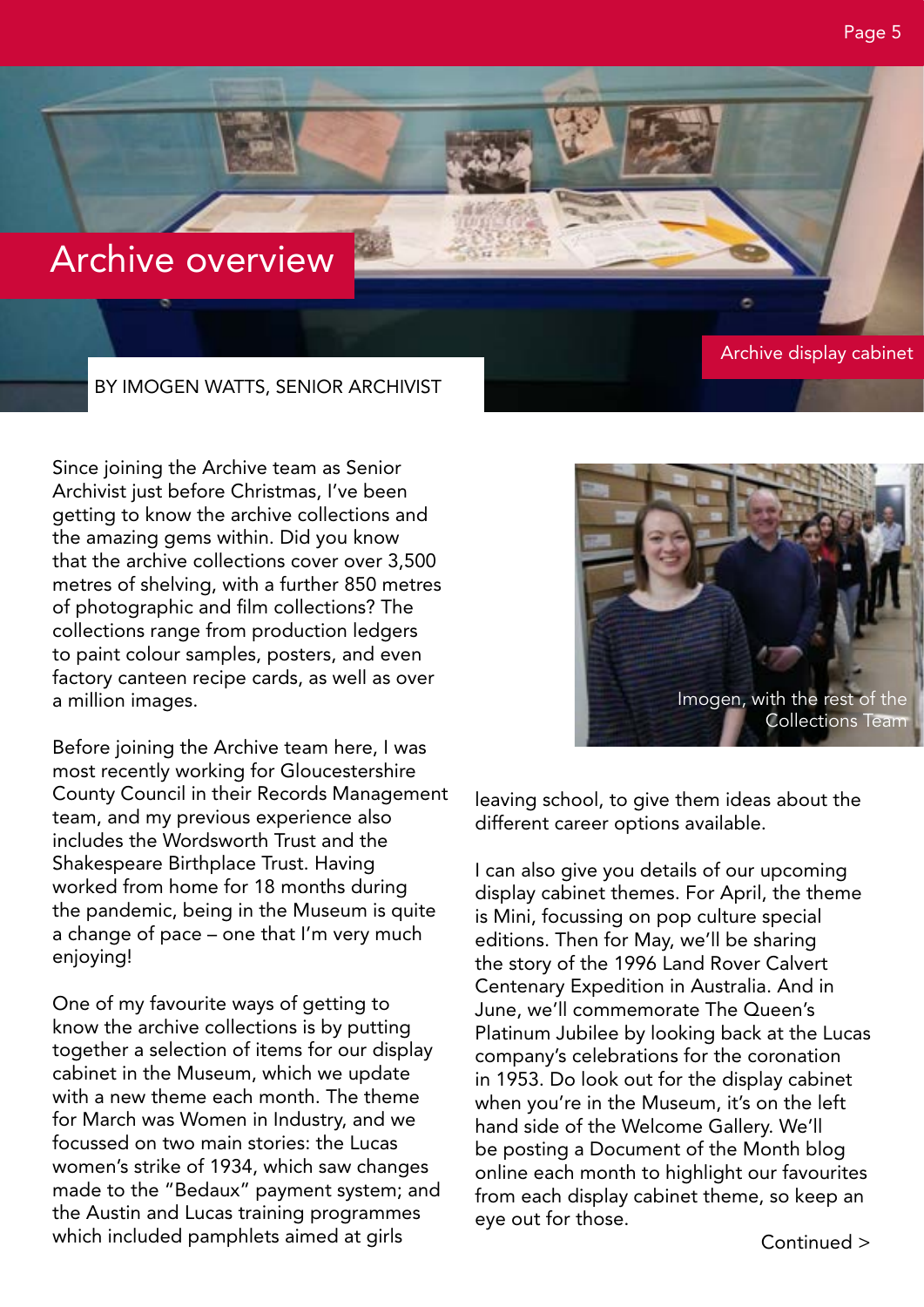

#### Cont.

There are many other ways to get involved with the archive collections. The Reading Room is open Monday to Friday, 10am to 4.30pm, for access to original archive material and the reference library. The reference library consists of an extensive range of books relating to the Motor Industry; please do come in and browse the bookshelves when you're next in the Museum. Access to original archive documents is by appointment, please email [history@britishmotormuseum.co.uk](mailto:history%40britishmotormuseum.co.uk?subject=Archive%20appointment) if there is something you would like to come and view; we'd be delighted to assist you.

For our photographic collections, we have a wide selection of images online on [www.](http://www.motorgraphs.com/) [motorgraphs.com](http://www.motorgraphs.com/), and you can also order prints of a variety of archive images through the Museum's online shop.

And for all you classic car owners, did you know that we offer Heritage Certificates which provide a certified copy of information from the original factory ledger, showing your car's specification as it left the production line. You can find out more at [www.britishmotormuseum.co.uk/archive/](http://www.britishmotormuseum.co.uk/archive/heritage-certificates) [heritage-certificates.](http://www.britishmotormuseum.co.uk/archive/heritage-certificates)

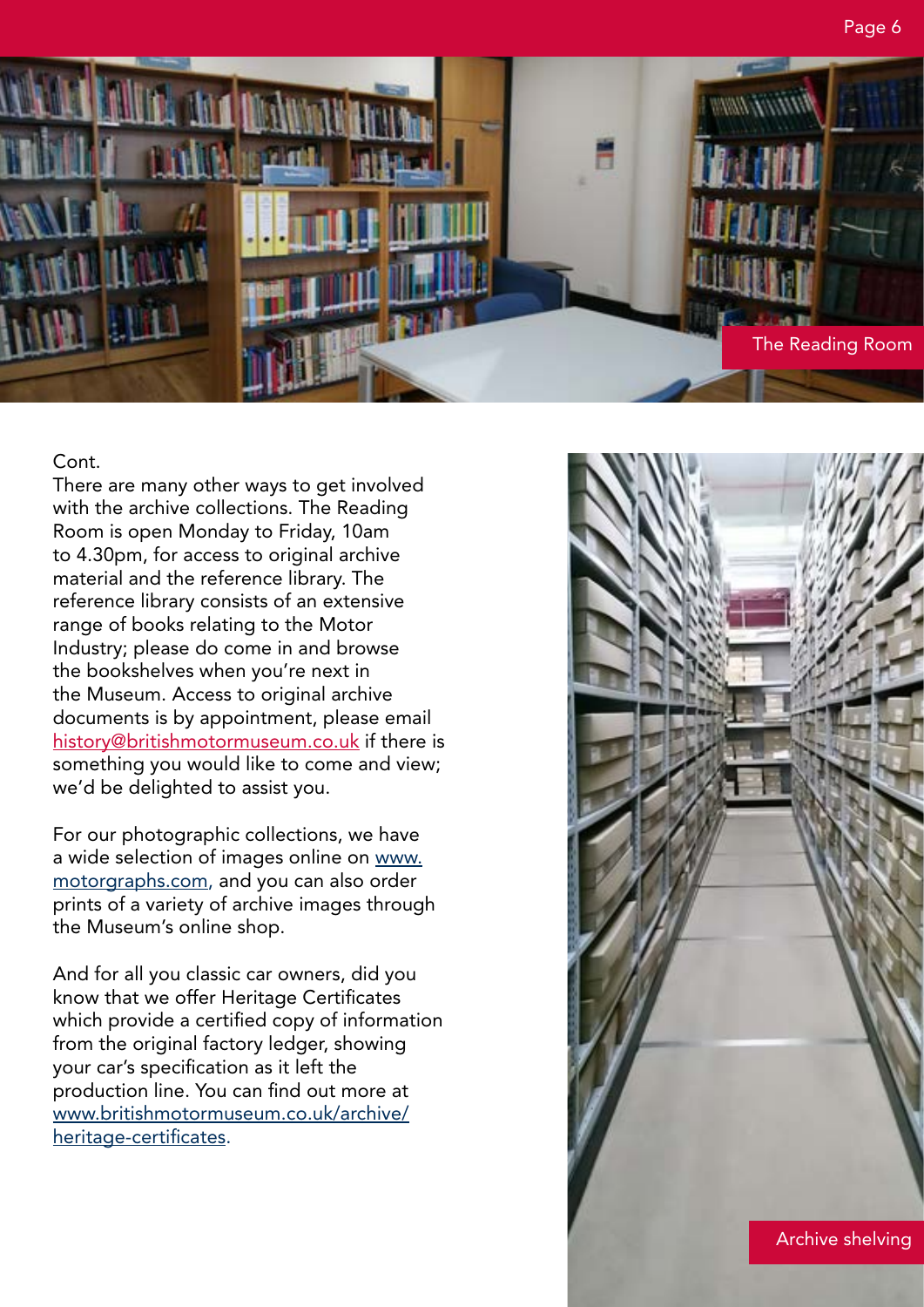

BY STEPHEN LAING, HEAD OF COLLECTIONS

The BRM marque has been having a bit of renaissance recently, thanks to John, Paul, Nick and Simon Owen, respectively BRM owner Sir Alfred Owen's son and grandsons. The Museum, of course, has its own link to BRM, with the unique Rover-BRM gas turbine car in the collection.

The Museum was delighted to exhibit the first of a new series of the much-fabled BRM V16 Formula One car from the 1950s. The P15 V16 was an extraordinary piece of British engineering and the new cars are exact recreations of the original. Making use of unallocated P15 chassis numbers, the first of just three was commissioned by John Owen to mark the 70th anniversary of BRM's foray into Formula One.

In February, Members were treated to an exclusive preview of the car before it went on show to the public. Paul and Nick chatted about the background to the project and the father and son team of Rick and Rob Hall, who had turned the idea into reality, told the amazing story of recreating such an iconic racing car from scratch.

Members were able to have a really intimate look at the BRM, including with its body panels removed, accompanied by Rick and Rob's unrivalled insight into the technology of the car. The breath-taking V16 engine alone has 36,000 parts! A real privilege whether you admired the car's beauty of style or intricacy of technology.





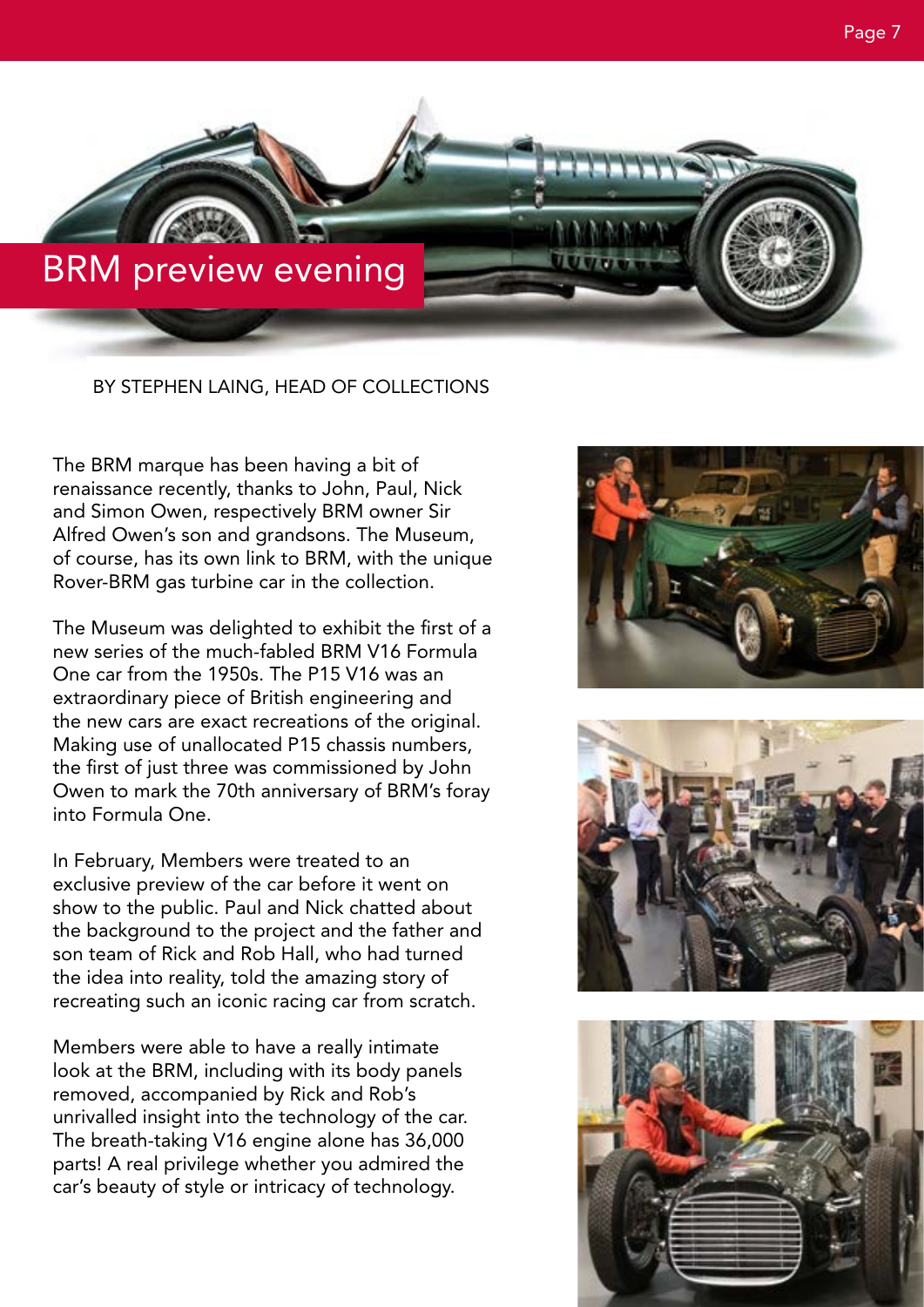# Meet the Museum Explainers

BY CLAIRE BROADER AND JIM ELLISON

Our names are Jim Ellison and Claire Broader and we are the British Motor Museum's Explainers. Jim has a background in retail, delivering a high standard of customer service. He worked for Austin Reed for 26 years, with the last 12 as a manager in Oxford. A lifelong classic car fan, he is also the proud owner of a 1972 Triumph Spitfire and a 1990 TVR S, which has just enough room in the back for his two Standard Poodles.

Having achieved a BA (Hons) in Drama at the University of Manchester and then gaining postgraduate qualifications in Heritage Interpretation and Education, Claire worked as a secondary English teacher for a number of years. Both of us joined the Museum in 2016 as volunteers and when a position for a new Museum Explainer opened up, we jumped at the chance to get involved!

So, where to start describing our job? Initially employed as costumed explainers, our role involves bringing the collection to life as characters from different periods of motoring history. So you might find Jim on the Museum's Time Road as William the Edwardian Chauffeur, tending to his lady's Albion A6 motorcar. Or you might meet Claire as cockney Mavis the 1920s London bus clippie and hear her stories of life on the road.

During the school holidays and at weekends, you will find us out in the Museum delivering hands-on, interactive tours to families and facilitating family activities in our Learning Spaces. We also work with school groups of different ages, delivering interactive tours, running remote controlled car sessions, LEGO® workshops and even crazy science shows!

Finally, one of the most rewarding parts of our role is working with SEND groups of all ages, which may include school groups, Dementia cafés and other community groups. We are so proud that we are able to bring the Museum to life and ensure that it is accessible for everyone.

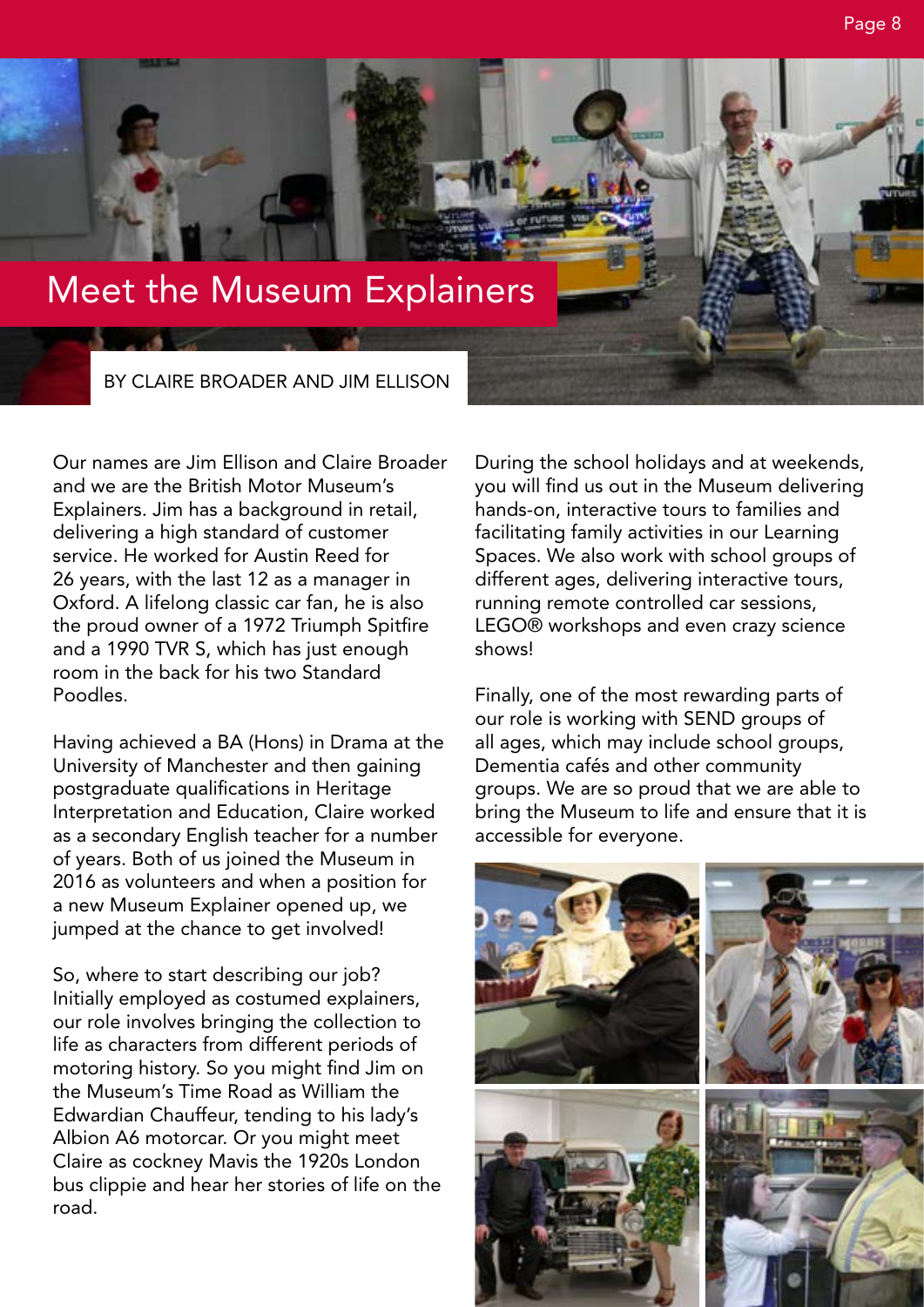

Our Volunteer Guide project started when the Collections Centre opened in February 2016 and the involvement of the 80 Volunteers has been vital to allowing visitors access to the collection. In fact, we could not open the building without them.

So successful have they been in welcoming visitors, giving tours and interpreting the collection, that it was decided to introduce Volunteers onto the main Museum floor this spring, to enhance the visitor experience.

This has meant our existing team of 80 have had to absorb details of many more vehicles and, for me, has resulted in a recruitment campaign to increase the team by 20-30 people.

The process starts with a Role Profile posted on the website, this generates application forms, leading to an informal chat over coffee with the Curator and myself. An induction follows for those chosen, a handbook given, uniforms and name badges ordered, a "walk and talk" through the collection with Stephen, Head of Collections, and Cat, Curator, and the new team are ready to start.

This month we welcomed 18 new Volunteers, who will be split between the Museum and Collections Centre. So, please say hello when you visit.

We hope that whatever personal motivations and goals are, we can help to fulfil aspirations for volunteering through good quality training, excellent support and the opportunity to make a difference by sharing old skills and learning new ones. And, we hope, making new friendships. Giving time and skill to the Museum must be enjoyable for the Volunteer; that in turn gives enjoyment and education to all who visit the Museum while helping to preserve and protect the heritage and legacy of this great place.

Thank you to all the Volunteers who give time to the community and to us at the British Motor Museum.

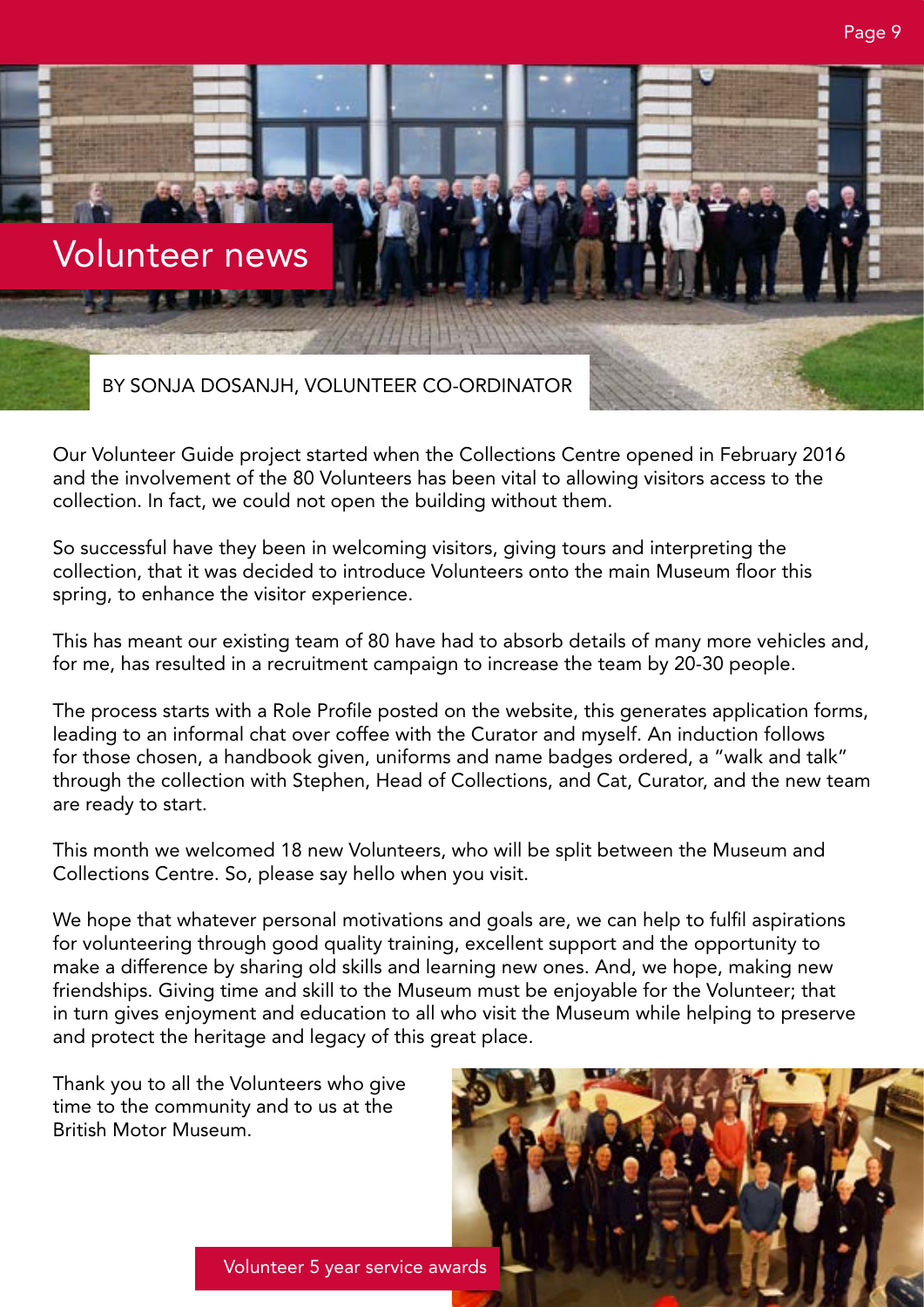Page 10

## Volunteer restoration news

BY JOHN RATHBONE, VOLUNTEER

When the Collections Centre was opened in 2016, a review of all the exhibits in the Museum collection was carried out. This review identified display engines and chassis that would be of interest but needed to be repaired or cleaned. Today, a number of those engines are on display in the Collections Centre and many have been restored by volunteers.

These 12 engines include an Austin-Rover S series single cylinder development unit, revised from the E series used in the Maxi and Allegro and which was probably used for combustion chamber development.

There is an interesting version of the Riley 2.5 litre, which shows its many internal parts. It was fitted to the RM model and later to the Pathfinder. With twin camshafts it was quite advanced for its time. In contrast, many cars up to the 1950s used side valve engines and another of the refurbished engines would have been found in a Triumph Mayflower. Performances have improved a lot since then, with this engine producing only 38bhp from a 1247cc block.

The latest project is an Austin Devon chassis which started life in 1948 when the Longbridge Apprentices were given the task of producing an exhibit promoting the new car. The Devon and the Somerset that followed would be some of the last cars still

employing a chassis, as this was the start of the change to monocoque construction.



Riley engine before and after restoration



This chassis would travel around Britain extolling the virtues of the new model but also showcasing the engineering capabilities of the apprentices at the Longbridge factory.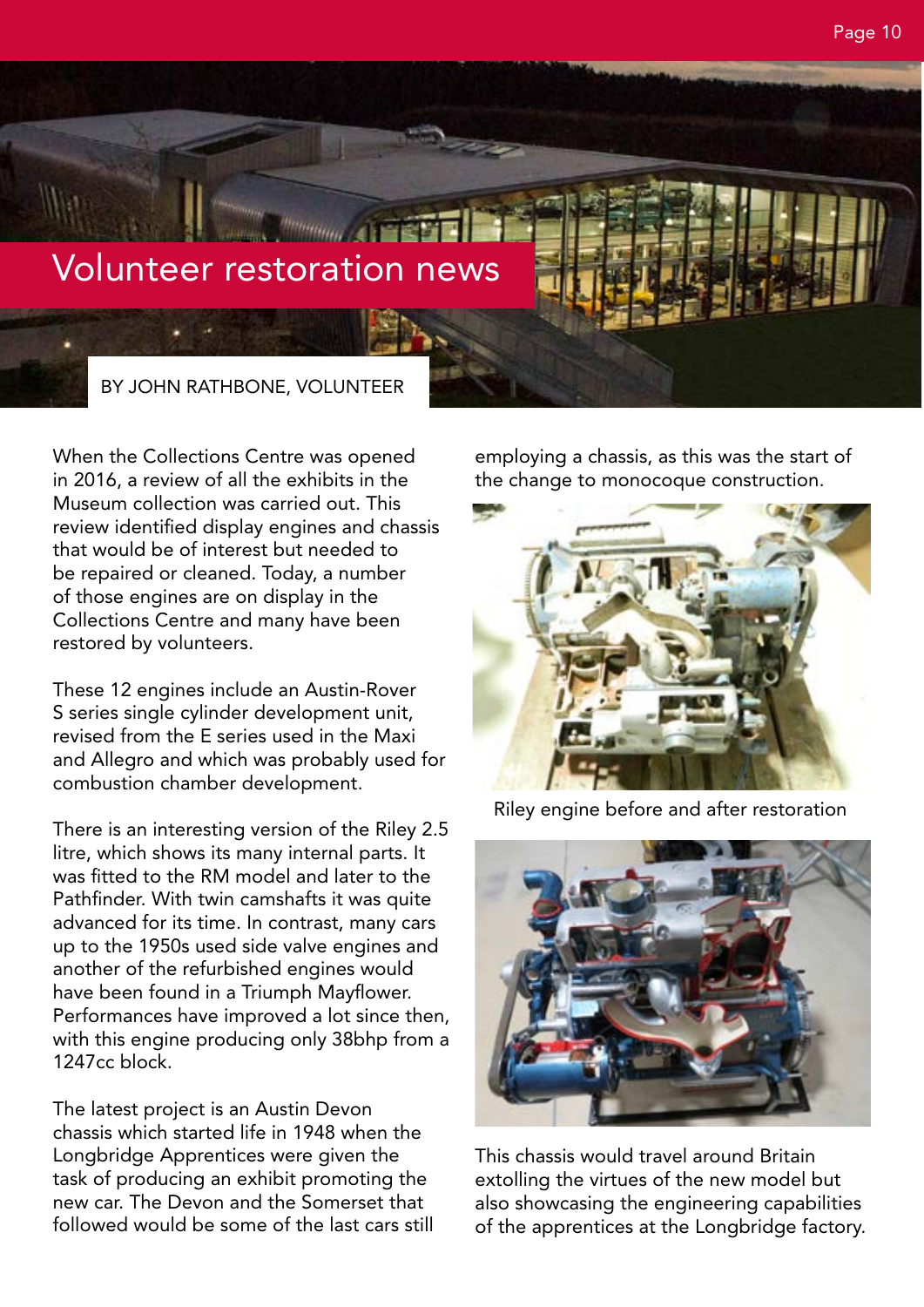

In fact one of our volunteers, Cameron, remembers seeing it on display in Edinburgh in his younger days.

The restoration work has been separated into three categories:

- 1. Brakes, steering, suspension and wheels.
- 2. Chassis, drive shaft and rear axle.
- 3. Clutch, engine, gearbox and exhaust.

The general condition considering its age and storage is what you would expect, with no serious rust. The main problem being the chrome of which there is a lot which is now

flaking off and none of it restorable. Cleaning and painting is underway and a challenge is to match the chassis' original existing metallic finish paint.



# Museum on the Move - an exclusive event for Members and Premium Members

Taking place on Friday 29 April, this is a chance to immerse yourself in the sights, the sounds and the smells of almost 100 years of motoring history at our Members only 'Museum on the Move' event showcasing a selection of cars from the collection.

The event will start with drinks and canapés in the Museum, before we step outside and introduce you to the cars. Not only is this a chance to see some of the cars from the collection running, but you'll also have the chance to take a ride! It's an event that's guaranteed to provide Members with a unique insight into our collections and the people behind them.

BOOK NOW - bookings close on 25 April. To see a full list of the shortlisted cars as well as for more information about the event and how to book [click here](https://www.britishmotormuseum.co.uk/whats-on/museum-on-the-move ).